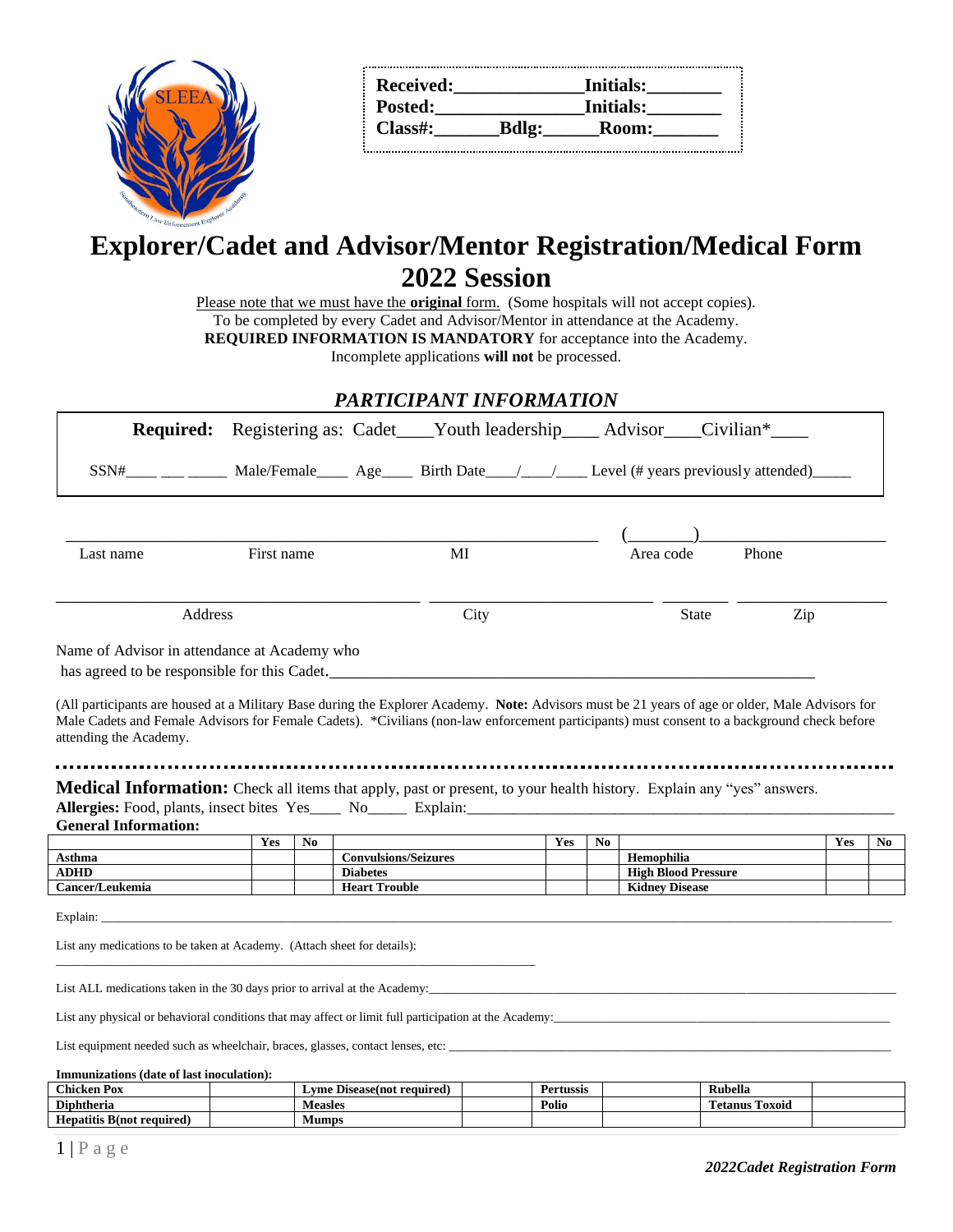## **PARENT/GUARDIAN INFORMATION:**

|                                                                                                                                                                                                                                                                                                                                                                                                                                      | $\textcolor{red}{\mathbf{-} \text{Telephone:}(\_\_\_\_\_\_\_\_\_\_\_\_\_\_$ |
|--------------------------------------------------------------------------------------------------------------------------------------------------------------------------------------------------------------------------------------------------------------------------------------------------------------------------------------------------------------------------------------------------------------------------------------|-----------------------------------------------------------------------------|
|                                                                                                                                                                                                                                                                                                                                                                                                                                      |                                                                             |
|                                                                                                                                                                                                                                                                                                                                                                                                                                      |                                                                             |
|                                                                                                                                                                                                                                                                                                                                                                                                                                      |                                                                             |
| $City$ $Zip$ $Iip$ $Iip$                                                                                                                                                                                                                                                                                                                                                                                                             |                                                                             |
| <b>INSURANCE INFORMATION/MEDICAL RELEASE FOR HOSPITAL:</b>                                                                                                                                                                                                                                                                                                                                                                           |                                                                             |
|                                                                                                                                                                                                                                                                                                                                                                                                                                      |                                                                             |
|                                                                                                                                                                                                                                                                                                                                                                                                                                      |                                                                             |
| In case of emergency, I understand every effort will be made to contact me (if participant is an adult, my spouse, or next of kin).<br>In the event I cannot be reached, I hereby give my permission to the licensed health-care practitioner selected by the Advisor in<br>charge to secure proper treatment, including hospitalization, anesthesia, surgery, or injections of medication for my child (or for<br>me, if an adult). | Date                                                                        |
|                                                                                                                                                                                                                                                                                                                                                                                                                                      |                                                                             |
|                                                                                                                                                                                                                                                                                                                                                                                                                                      | <b>SEAL</b>                                                                 |
| <b>My Commission Expires</b><br><b>Notary</b>                                                                                                                                                                                                                                                                                                                                                                                        |                                                                             |
| IN CASE OF EMERGENCY DURING ACADEMY, NOTIFY:                                                                                                                                                                                                                                                                                                                                                                                         |                                                                             |
| Name<br><b>Relationship</b>                                                                                                                                                                                                                                                                                                                                                                                                          |                                                                             |
|                                                                                                                                                                                                                                                                                                                                                                                                                                      |                                                                             |
| <b>Street address</b><br>City                                                                                                                                                                                                                                                                                                                                                                                                        | $\chi$ ip                                                                   |
| $\rightarrow$<br><b>Evening phone</b><br>Area code<br>Day phone<br>Area code                                                                                                                                                                                                                                                                                                                                                         | Pager/mobile<br>Area code                                                   |

### *If person named above is not available in the event of an emergency, notify:*

| <b>Name:</b> | <b>Relationship:</b> | <b>Telephone:</b> | Cell phone: |
|--------------|----------------------|-------------------|-------------|
|              |                      |                   |             |
|              |                      |                   |             |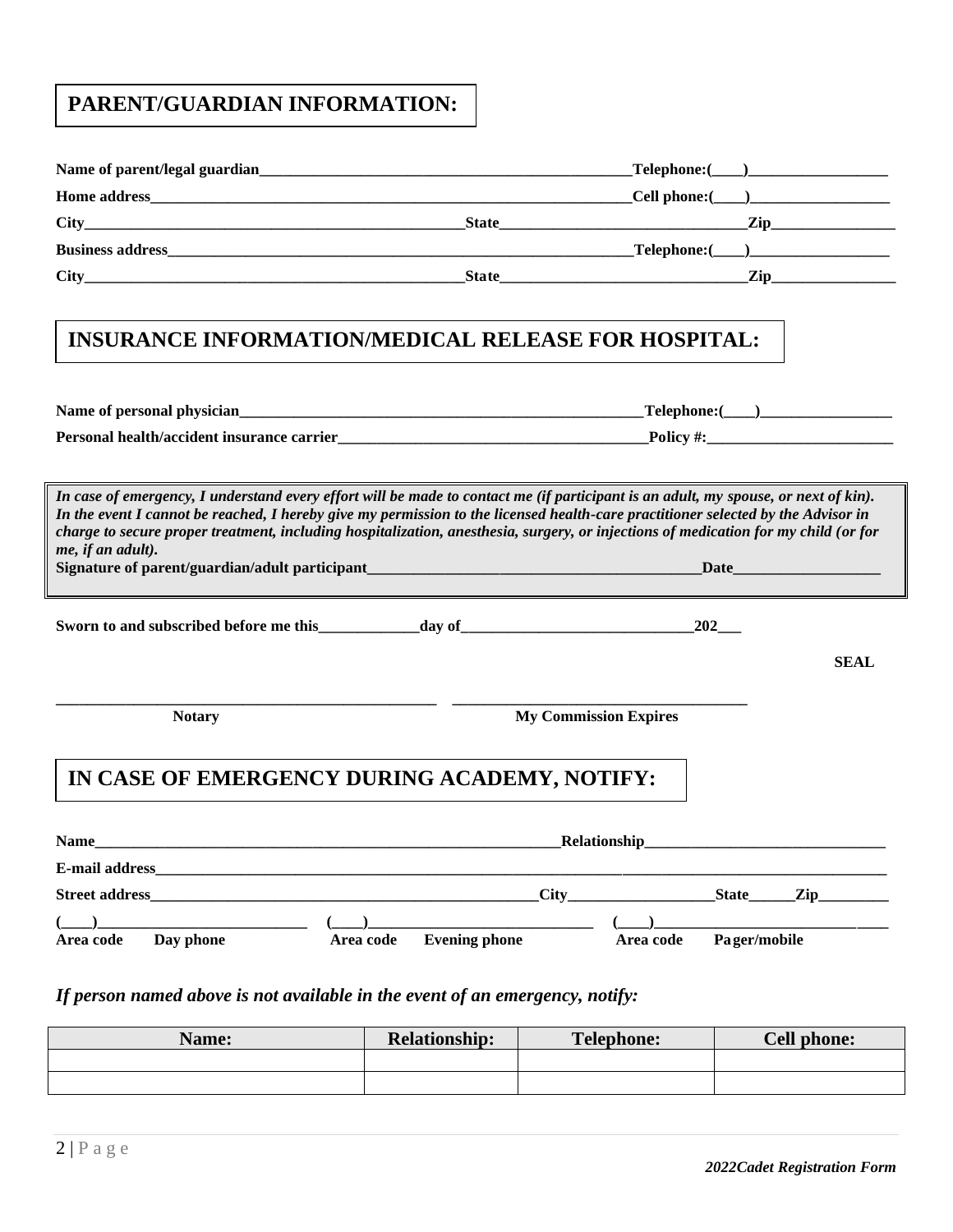### **This page is mandatory. It must be acknowledged and notarized.**

#### **(To be completed by all Explorers, Advisors, and parents/guardians)**

#### **\****Non-Law Enforcement authorization for background check:*

I, \_\_\_\_\_\_\_\_\_\_\_\_\_\_\_\_\_\_\_\_\_\_\_\_\_\_\_\_\_\_\_\_\_\_\_\_\_, hereby give the Southeastern Law Enforcement Explorer Academy permission to conduct background checks using the following information I have provided. Any information obtained will be placed in my Academy file. I am aware that any information obtained that would cause concern to the Academy may be grounds for refusal of my application. I swear the information I have provided is true and accurate to the best of my knowledge.

Date and the set of the set of the set of the set of the set of the set of the set of the set of the set of the set of the set of the set of the set of the set of the set of the set of the set of the set of the set of the

### **STATEMENT OF UNDERSTANDING AND SIGNATURES:**

I certify to the accuracy of the foregoing information and that I am in good health and know of no personal physical limitations that would prevent my full participation in the Academy. I have read the Code of Conduct, and agree to the Rules and Regulations therein. If I am younger than 18 during my participation, I will be responsible to my adult Advisor. In the event of illness or injury occurring to me or to my son/daughter (if applicant is younger than 18) during attendance at the Academy, I do hereby consent to whatever x-ray examination, anesthesia, medical or surgical diagnostic procedure, or treatment is considered reasonable and necessary in the best judgment of the attending licensed physician and performed by or under the supervision of a member of the medical staff of the hospital furnishing medical services. I understand that in the event of a serious illness or injury, reasonable efforts to notify those listed in case of emergency will be attempted.

For value received, I hereby consent to the use of my (or his/her) name, voice and/or pictures by Southeastern Law Enforcement Explorer Academy, and/or any movie, news, or broadcasting companies or their licensees for broadcasting, direct exhibition, and subsidiary purposes. Such uses will not be made which would constitute a direct endorsement by said Explorer of any product or service. I hereby agree to indemnify Southeastern Law Enforcement Explorer Academy, directors, staff, officers, employees, agents, or their representatives, and any other person working under the director or engaged in the conduct of their affairs, said movie or broadcasting companies and their licensees representing any claim arising out of my or said Explorer's acts or statements.

#### *Liability Waiver:*

I, \_\_\_\_\_\_\_\_\_\_\_\_\_\_\_\_\_\_\_\_\_\_\_\_\_\_\_\_\_\_\_\_\_\_\_\_\_\_\_\_\_\_\_\_\_\_\_\_\_, parent, legal guardian of \_\_\_\_\_\_\_\_\_\_\_\_\_\_\_\_\_\_\_\_\_\_\_\_\_\_\_\_\_\_\_\_\_\_\_\_\_\_\_\_, acknowledge that cycling, repelling, as well as the police tactics scenarios, including firearm training are inherently dangerous activities, which I agree for my son/daughter to participate in at his/her own risk and that the Southeastern Law Enforcement Explorer Academy is a youth development program using very strong military style training both physical and mental, the effects of which are beneficial to my son/daughter. In consideration of the agreement of the Southeastern Law Enforcement Explorer Academy to accept my son/daughter into it's training development program, hereby on behalf of my son/daughter, myself, my heirs, assigns, and personal representatives, I release and forever discharge the Southeastern Law Enforcement Explorer Academy, the Biloxi School System it's employees, agents, members, sponsors, promoters, host departments and affiliates from all liability, claim, loss, cost or expense, and waive and promise not to sue on any

Such claims against any such person or organization or agency, arising directly or indirectly from or attributable in any legal way to any negligence, action, or omission to act of any such person, organization or agency in connection with sponsorship, organization or execution of any police, security, military or emergency medical service training or sporting event including travel to and from such event, in which my son/daughter may participate as a rider an/or student, member or spectator. Currently, to my knowledge, my son/daughter has no physical or mental condition that would impair their capability for full participation as intended or expected of my son/daughter (except for)\_

\_\_\_\_\_\_\_\_\_\_\_\_\_\_\_\_\_\_\_\_\_\_\_\_\_\_\_\_\_\_\_\_\_\_\_\_\_\_\_\_\_\_\_\_\_\_\_\_\_\_\_\_\_\_\_\_\_\_\_\_\_\_\_ I also acknowledge that my son/daughter's participation or payment for participation does not guarantee that he/she will complete or graduate from the training that he/she is about to receive and that he/she will not be entitled to a refund.

| <b>PARENT/GUARDIAN DATE</b>            |                              |                                                                                                                                                                                                                               |             |
|----------------------------------------|------------------------------|-------------------------------------------------------------------------------------------------------------------------------------------------------------------------------------------------------------------------------|-------------|
|                                        |                              | DATE THE CONSTRUCTION OF THE CONSTRUCTION OF THE CONSTRUCTION OF THE CONSTRUCTION OF THE CONSTRUCTION OF THE CONSTRUCTION OF THE CONSTRUCTION OF THE CONSTRUCTION OF THE CONSTRUCTION OF THE CONSTRUCTION OF THE CONSTRUCTION |             |
| Sworn to and subscribed before me this | day of                       | <b>20</b>                                                                                                                                                                                                                     | <b>SEAL</b> |
| <b>NOTARY</b>                          | <b>MY COMMISSION EXPIRES</b> |                                                                                                                                                                                                                               |             |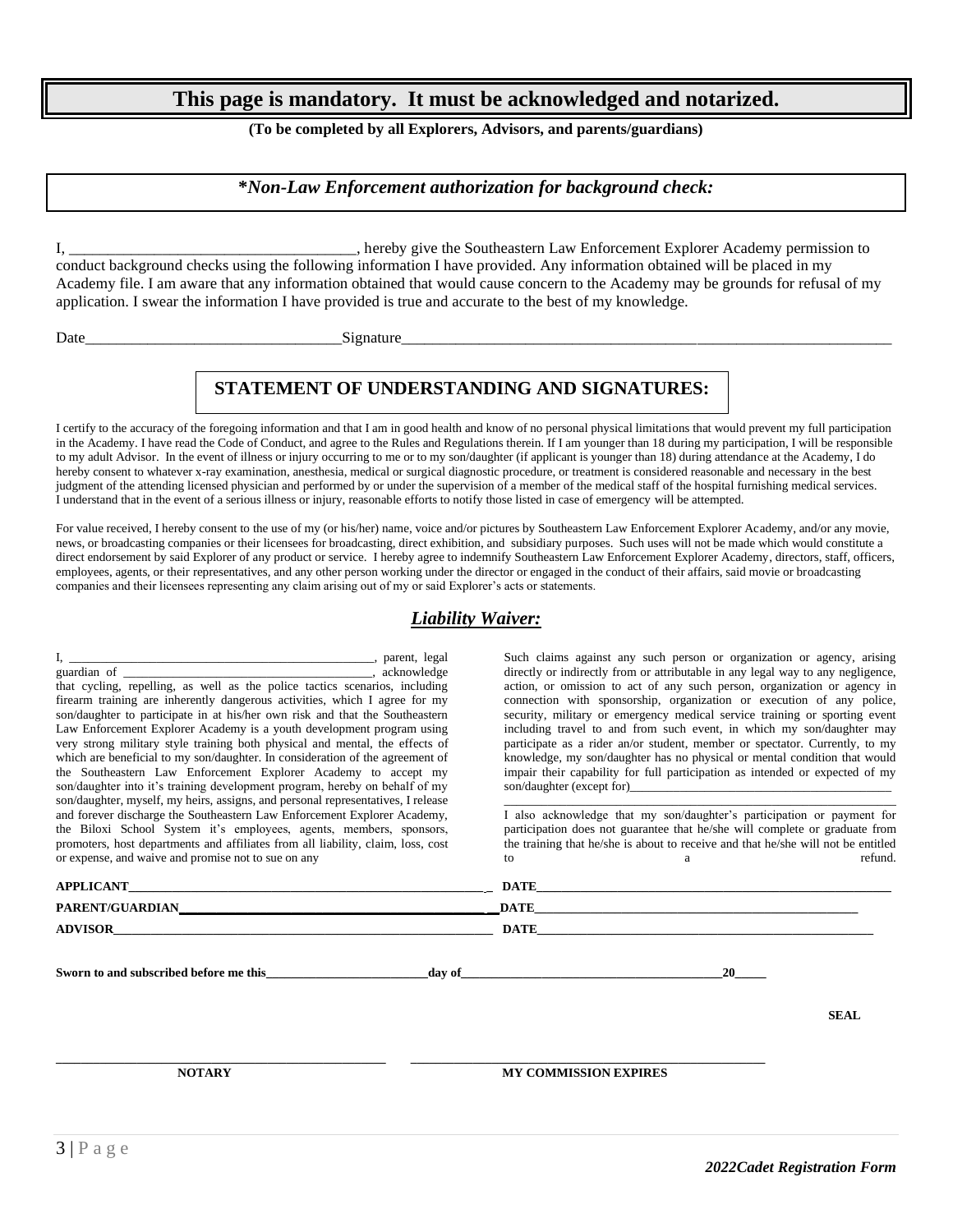# ACADEMY CODE OF CONDUCT

- 1. The post adult leadership (Cadet Advisor) will be advised of any infractions of discipline, Code of Conduct, and Rules and Regulations that could lead to the dismissal of his/her Cadet from the Academy. The Explorer Advisor will be responsible for maintaining discipline, and security of the Explorer, should such infraction cause the Explorer to be dismissed from the Academy by the Academy Discipline Review Board and remove the Cadet from the Academy as expediently as possible. All fees paid on behalf of this Cadet will be forfeited to the Southeastern Law Enforcement Explorer Academy.
- 2. Adults are prohibited from having firearms in their possession or in their vehicle on the military base in accordance with Biloxi School System and local and state laws.
- 3. All participants will set good examples by keeping themselves neatly dressed and presentable following the Dress Code of the Academy.
- 4. Cadets are expected to attend all scheduled sessions and activities as required. Physical training is mandatory at the Academy.
- 5. In consideration of other Academy participants, Cadets should be in their rooms and quiet from 10p.m. until they are awakened by the Academy staff, unless otherwise directed by the Academy staff. No male Cadets are allowed **at any time** in female housing areas or vice versa.
- 6. Cadets will be responsible for keeping their rooms locked (when unoccupied), clean and neat. They are expected to adhere to all Academy policies and regulations and do their share to prevent littering of the base, classrooms and grounds.
- 7. The purchase, possession, and consumption of alcoholic beverages or illegal drugs by youth participants is not permitted. This standard applies to all participants, both youth and adult, for illegal drugs.
- 8. Gambling in any form is not permitted.
- 9. Possession of firearms or fireworks is prohibited.
- 10. Cadets will demonstrate respect for base property and be personally responsible for cleanliness and any loss, including the loss of housing keys, breakage, or theft of property. Any fees incurred for replacement of keys, any damages to property or extra cleaning fees incurred by Cadets and paid by SLEEA will be reimbursed to SLEEA before the Explorer can graduate.
- 11. Neither the Biloxi School System, nor SLEEA, will be responsible for the loss, breakage, or theft of personal items. Items of value should be left at home or given to the Advisor for the duration of the Academy.
- 12. Advisors and Cadets will be guided by the Academy's Code of Conduct, the Code of Ethics, Rules and Regulations and will obey all local and state laws. Serious violations of this code may result in expulsion, at the participant's own expense, from the Academy. All decisions by the Academy Discipline Review Board are final.
- 13. The Zero Tolerance Policy must be signed by all participants in designated areas to ensure that all parties clearly understand the policy.